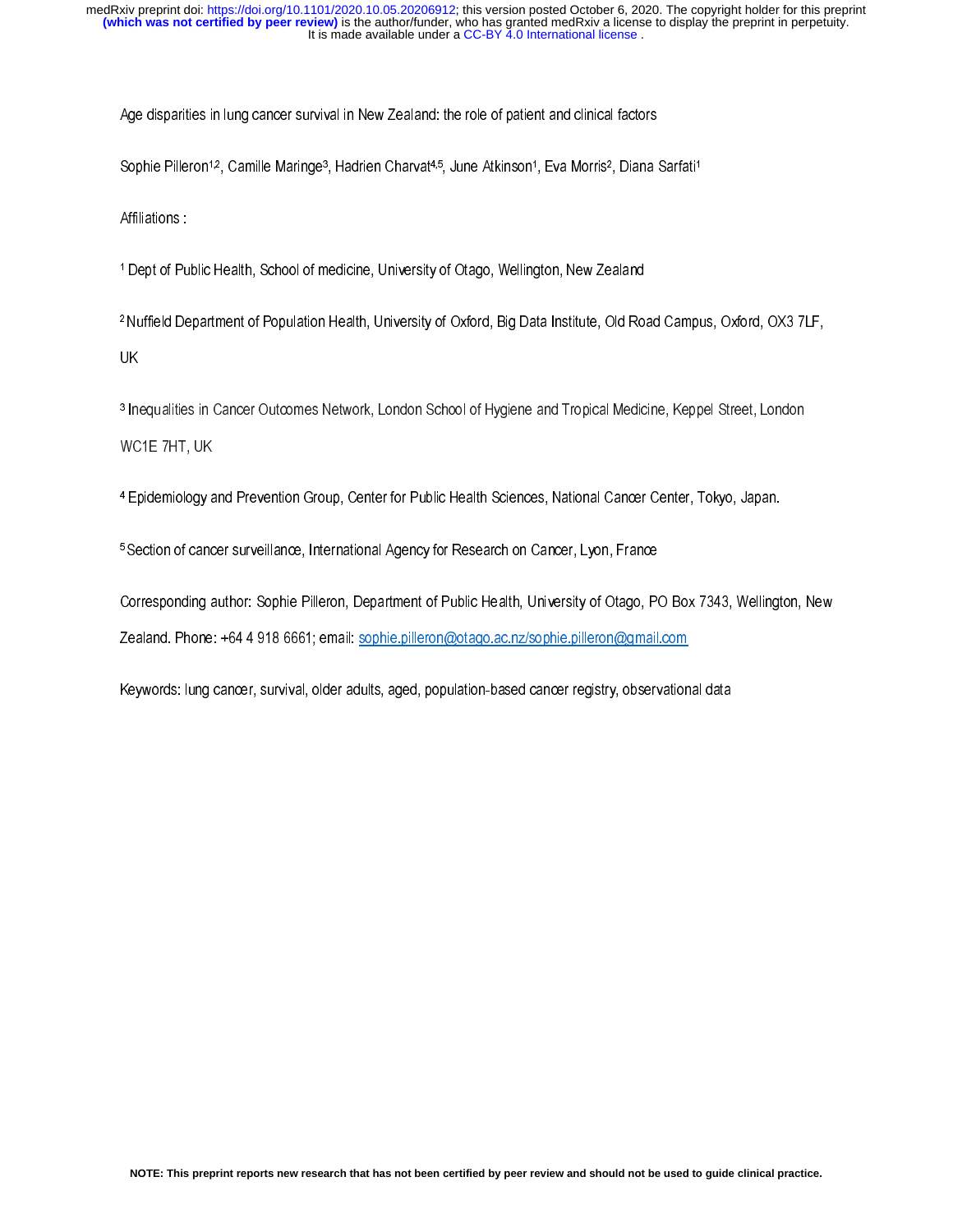## **Abstract**

Background: Age is an important prognostic factor for lung cancer. However, no studies have investigated the age difference in lung cancer survival per se. We, therefore, described the role of patient-related and clinical factors on the age pattern in lung cancer excess mortality hazard by stage at diagnosis in New Zealand.

Methods: We extracted 22 487 new lung cancer cases aged 50-99 (median age = 71, 47.1% females) diagnosed between 1 January 2006 and 31 July 2017 from the New Zealand population-based cancer registry and followed up to December 2019. We modelled the effect of age at diagnosis, sex, ethnicity, deprivation, comorbidity, and emergency presentation on the excess mortality hazard by stage at diagnosis, and we derived corresponding lung cancer net survival.

Results: The age difference in net survival was particularly marked for localised and regional lung cancers, with a sharp decline in survival from the age of 70. No identified factors influenced age disparities in patients with localised cancer. However, for other stages, females had a greater age difference in survival between middle-aged and older patients with lung cancer than males. Comorbidity and emergency presentation played a minor role. Ethnicity and deprivation did not influence age disparities in lung cancer survival.

Conclusion: Sex and stage at diagnosis were the most important factors of age disparities in lung cancer survival in New Zealand.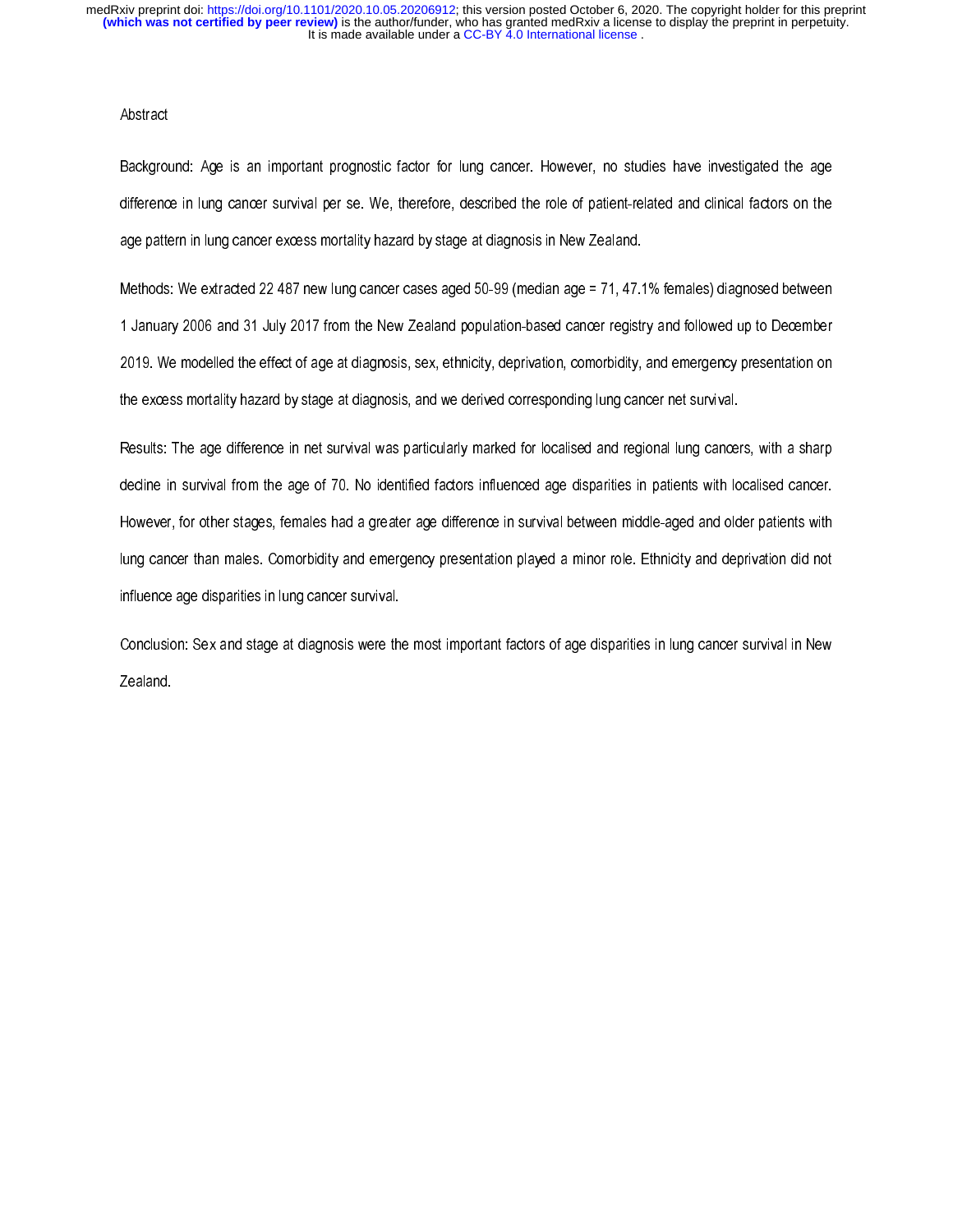## Key messages

What is the key question?

How do patient-related and clinical factors influence age pattern in lung cancer survival?

What is the bottom line?

Age disparities in lung cancer survival were strongest for females and non-advanced disease. Deprivation, ethnicity, comorbidity, and emergency presentation did not influence age disparities.

Why read on?

Our findings reinforce the call for a better representation of older adults in clinical trials and a wider use of geriatric

assessment to identify patients who will benefit treatment.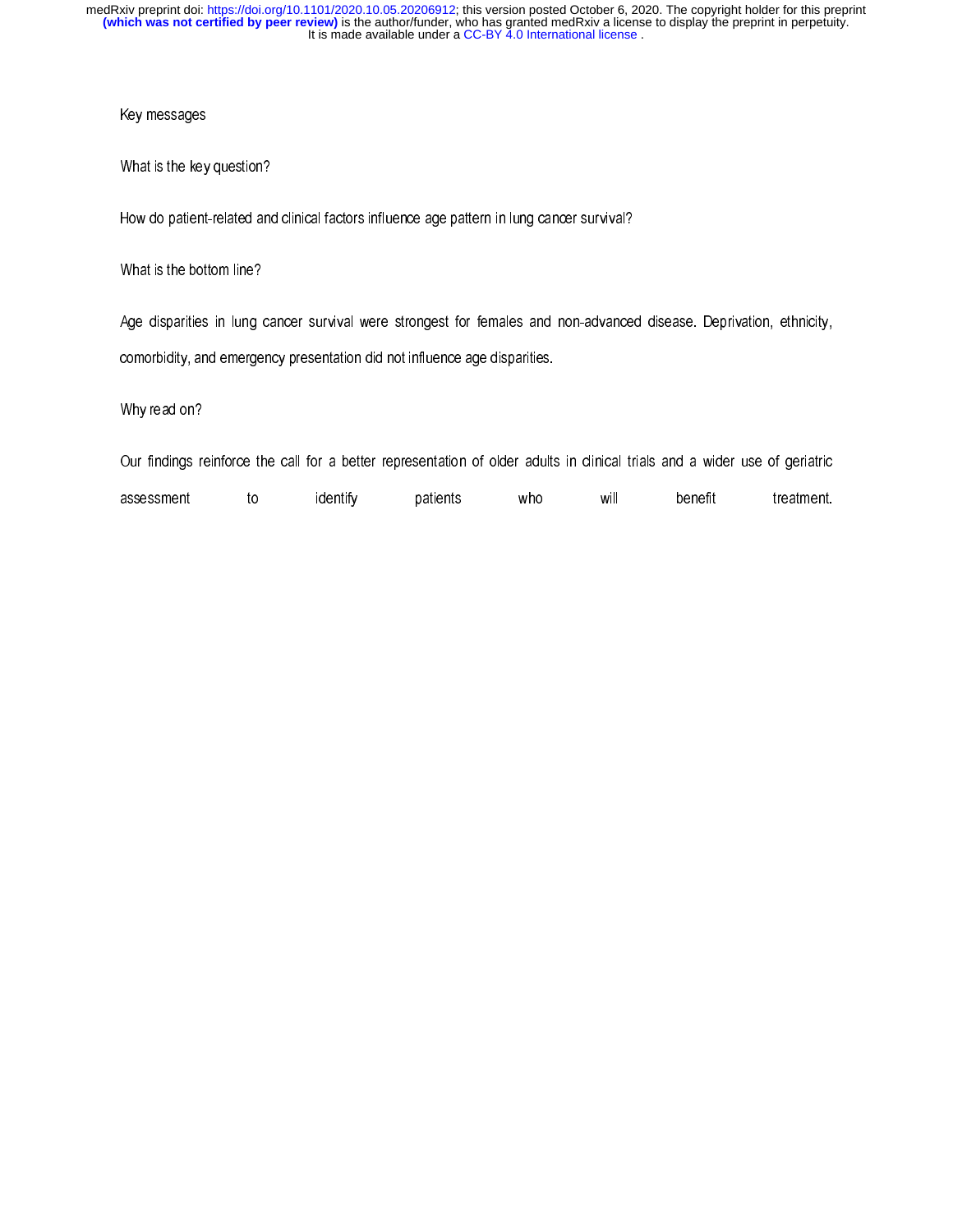### **Introduction**

Patients aged 75 years or over have lower lung cancer survival than younger patients1. Although lung cancer survival has improved in recent decades, older patients have not benefitted from the improvement in treatment as much as younger patients1. The excess mortality in older patients with lung cancer has been observed for up to five years since diagnosis2.

Because of the higher likelihood of multiple comorbidities, polypharmacy, age-related physiological changes, frailty, lower functional performance, limited life expectancy<sup>3,4</sup> and additionally the underrepresentation of older patients in randomised clinical trials, lung cancer management in older patients is challenging5. As a result, older patients with lung cancer have been found to be less likely to receive cancer treatment than younger patients 6.7. Also, older adults are more likely to be diagnosed with lung cancer after a presentation to the emergency department, which in turn was associated with advanced cancer and poor survival prospect<sup>8</sup>.

In New Zealand, lung cancer was the third most common cancer diagnosis and the second cause of cancer death in adults aged 70 years and over in 20189. As in other countries, lung cancer five-year survival in patients under the age of 75 has recently improved in New Zealand (from 13.0% (95% confidence interval: 11.9%-14.0%) in 1995-1999 to 18.8% (17.5%-20.2%) in 2010-2014)1. However, no improvement was observed for older patients (from 7.9% (6.6%-9.4%) in 1995-1999 to 7.4% (6.2%-8.8%) in 2010-2014), with New Zealanders in this age range having the lowest lung cancer survival among seven high-income countries with similar healthcare system1.

Using population-based cancer registry data linked to hospitalisation data, we describe the role of patient-related and clinical factors on the age pattern in lung cancer survival and excess mortality hazard by stage at diagnosis in New Zealand.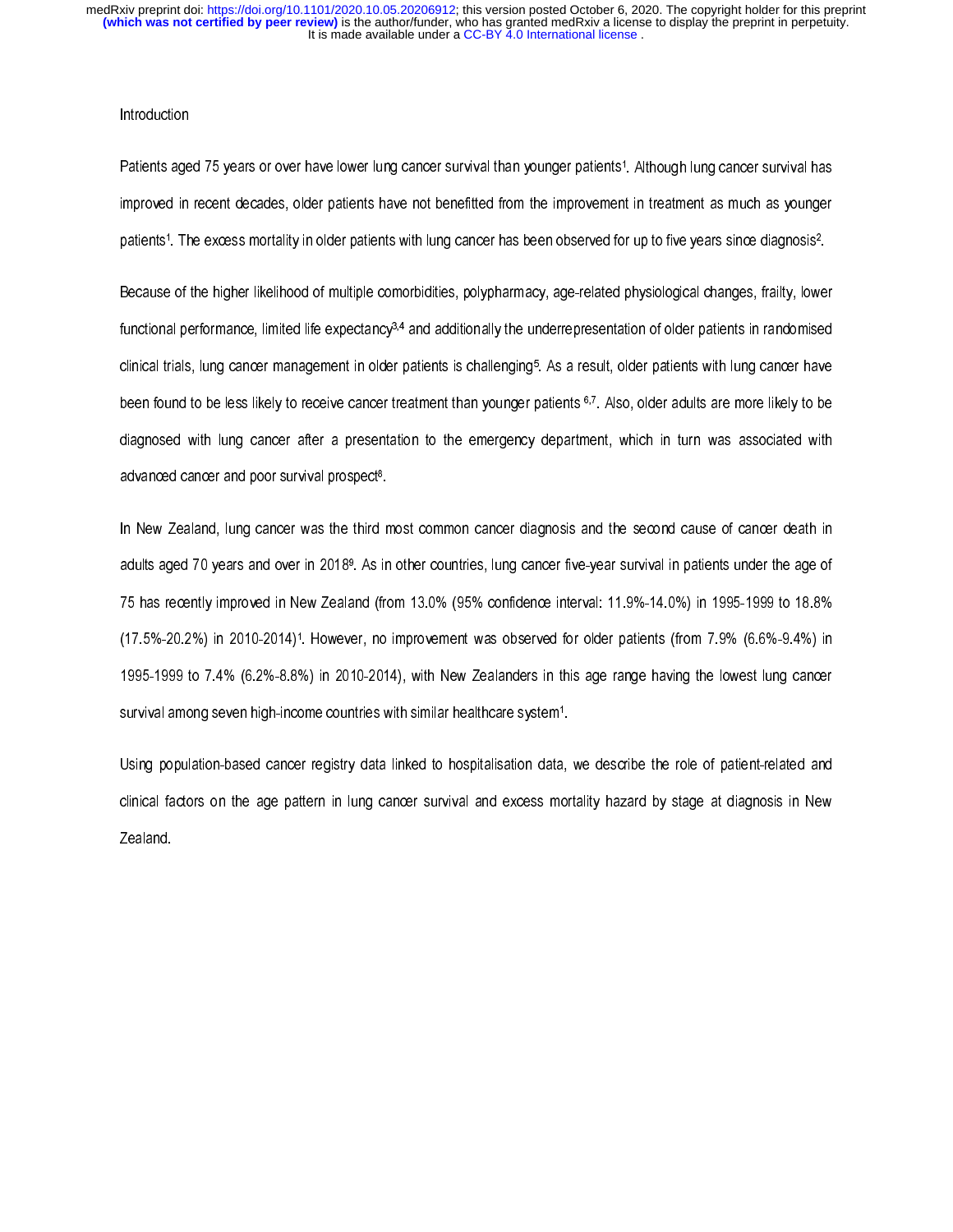## Methods

We included patients aged between 50 and 99 years old at diagnosis, diagnosed with lung cancer (ICD-10 code C34) between 1 January 2006 and 31 July 2017 registered in the New Zealand population-based cancer registry (NZ-PBCR). We restricted our analyses to patients with a first occurrence of lung cancer. We linked these cancer cases to hospitalisation data (National Minimum Dataset) for the five years before the cancer diagnosis, and to the outpatient dataset (National Non-Admitted Patient Collection) where all emergency admissions are recorded. We obtained the date of death for all cancer cases who died between 1 January 2006 and 31 December 2019 from the Ministry of Health.

We categorised the extent of disease as given by NZ-PBCR into Surveillance, Epidemiology and End Results (SEER) stage groups as follows: Localised to the organ of origin or Invasion of adjacent tissue or organ into SEER localised stage; Regional lymph nodes involvement into SEER regional stage; Distant into SEER distant stage; Not known into missing stage<sup>10</sup>

We used the "all-sites" weighted C3 index developed by Sarfati et al. to assess comorbidity among patients with cancer using administrative hospitalisation data11. We defined emergency presentation at diagnosis as a cancer diagnosis occurring in the 28 days following admission to an emergency department<sup>12</sup>.

Sex and age at diagnosis were available for all lung cancer cases within the NZ-PBCR, originating from pathology reports and National Health Index database. We used the New Zealand Deprivation Index (NZDep) to assess the socio-economic deprivation at cancer diagnosis13. The NZDep is an ecological indicator built using the nine following variables from the national census: housing tenure, benefit receipt, unemployment, income, telephone access, car access, single-parent families, education and household crowding. The NZdep was assigned to domicile code (census area) of each patient at the time of diagnosis. For all diagnoses occurring during the period 2006-2011, we used the NZDep based on information collected at the 2006 census; for all diagnoses occurring from 2012, we used the score based on information from the 2013 census. We could not map domicile code to an NZDep score for 77 cases; we, therefore, excluded these cases from analyses.

Self-reported ethnicity available in the NZ-PBCR originated from the hospital records. Ethnicity refers to the ethnic group people identify with or feel they belong to, and not to race, ancestry, nationality or citizenship (https://www.stats.govt.nz/topics/ethnicity). Ethnicity data were not available for 86 cases; we, therefore, excluded these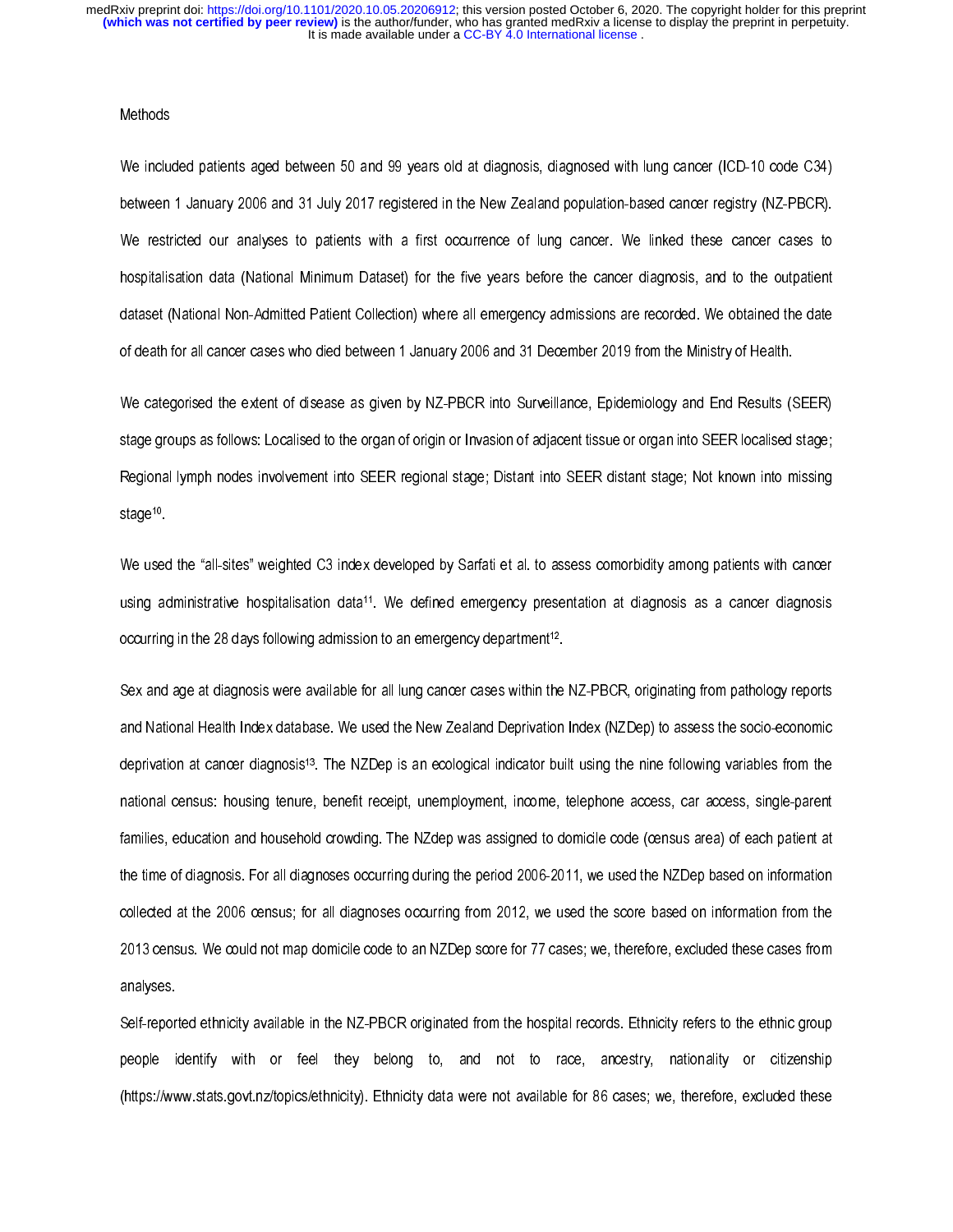cases from analyses.

#### Statistical analysis

When studying the survival of cancer patients, it is important to recognize that patients might die from their disease but also from other causes. This becomes crucial when looking at the effect of age at diagnosis as older patients are subjected to a greater risk of dying from competing causes (cardiovascular diseases, etc.). Net survival is the indicator commonly used to analyse population-based cancer registry data when information on cause of death is either missing or deemed unreliable. Net survival is a particularly interesting indicator in this context: it represents the hypothetical survival that would be observed if lung cancer were the only cause of death.

Net survival is derived from the estimation of individual excess mortality hazard (EMH): the overall hazard of death for cancer patients is assumed to be the sum of the expected (or background) hazard and the excess hazard due to cancer. The excess hazard embeds direct (e.g., multiple organ failure resulting from cancer progression) and indirect (e.g., treatment toxicity, pulmonary embolism) effects of cancer on mortality. We used lifetables of mortality in the general population to estimate expected mortality, defined by calendar period (2005-2007 and 2012-2014), single year of age, sex, and ethnicity (Māori, non- Māori) obtained from Statistics New Zealand (http://archive.stats.govt.nz/browse\_for\_stats/health/life\_expectancy/period-life-tables.aspx#gsc.tab=0). We built lifetables for each calendar year between 2006 and 2013 assuming linear interpolation between the age-, sex- and ethnic-specific mortality rates in 2005-7 and 2012-4. We extrapolated the rates beyond 2014 using the same constant yearly change in mortality. We fitted flexible excess hazard regression models for each stage at diagnosis. We censored all patients who were still alive beyond 10 years after diagnosis. The model-building strategy is available in supplemental Material.

All predictions presented in the manuscript were made for Non-Māori males diagnosed in 2012, who lived in an area with third quintile of deprivation index, with median comorbidity score, no emergency admission recorded in the month prior to their cancer diagnosis, unless otherwise stated.

We performed data management using Stata (version 16.0; StataCorp, 2019) and statistical analyses using R statistical software (version 3.4.0; R Development Core Team, 2017), in particular the 'mexhaz' package was used for flexible excess hazard modelling14.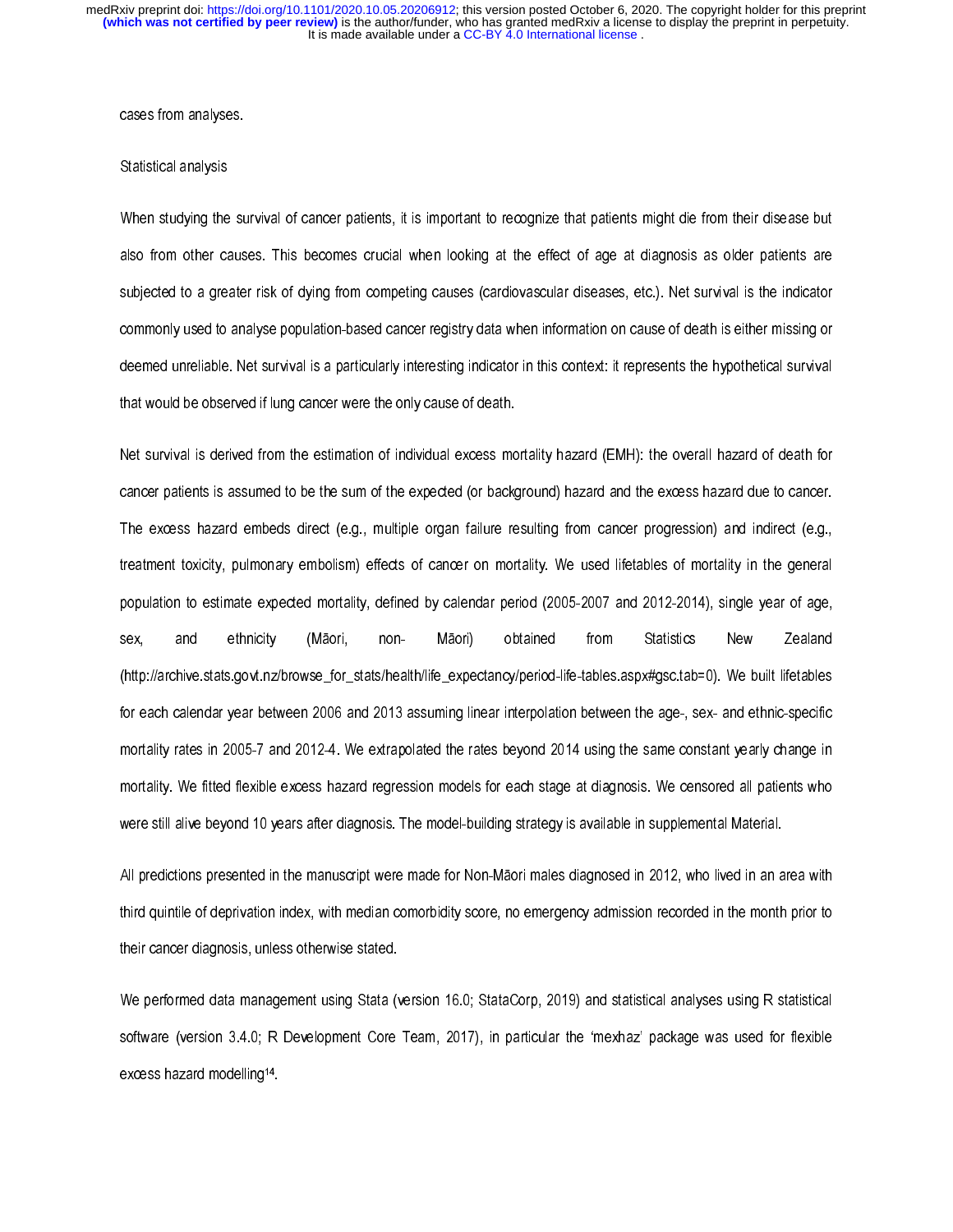## **Results**

Out of 23,645 patients diagnosed with lung cancer in 2006-17 in New Zealand, we included 22,487 (95.1%) patients aged 50-99 years at diagnosis (median age = 71, interquartile range 64-79), 47.1% of whom were females. Table 1 describes patients' characteristics by age group and supplementary Table 1 by age group and stage at diagnosis. Over half the patients aged 65 years or over were males. Māori represented one-third of lung cancer patients aged 50-64 years, but only 4% in the 85-99 years age group. The number of cases increased with increasing deprivation (supplementary Table 1). Overall, 6.0% of patients were diagnosed with localised cancer, 12.4% with regional cancer, 44.4% with distant cancer, and 37.1% had a missing stage. The percentage of missing stage increased with age at diagnosis. Among patients with known stages, lung cancer was mostly diagnosed at an advanced stage in all age groups. The percentage of patients with at least one comorbidity increased with age from 66% in the 50-64 age group to around 75% after 75 years old. Lung cancer was diagnosed following an emergency presentation in the previous 28 days in 40.6% of patients, and this percentage was highest after the age of 85 (47.7%), and in patients with distant cancer (54.0%).

| Table 1. Characteristics of patients with lung cancer by age at diagnosis |  |  |
|---------------------------------------------------------------------------|--|--|
|                                                                           |  |  |

| Age categories (years)           | 50-64               | 65 74             | 75 84             | 85-99             |
|----------------------------------|---------------------|-------------------|-------------------|-------------------|
| Cases (%)                        | 6062                | 7735              | 6498              | 2192              |
| Male (%)                         | 2925 (48.3)         | 4143 (53.6)       | 3632 (55.9)       | 1187 (54.2)       |
| Ethnicity (%)                    |                     |                   |                   |                   |
| Māori                            | 1921 (317)          | 1564 (20.2)       | 731 (11.2)        | 93 (42)           |
| Non-Māori                        | 4141 (683)          | 6171 (79.8)       | 5767 (88.8)       | 2099 (958)        |
| Deprivation index quintiles (%)  |                     |                   |                   |                   |
| 1-Least deprived                 | 680 (11.2)          | 901(116)          | 779 (12.0)        | 271 (12.4)        |
| 2                                | 832 (13.7)          | 1071 (13.8)       | 952 (14.7)        | 396 (181)         |
| 3                                | 1098 (18.1)         | 1521 (19.7)       | 1360 (20.9)       | 499 (22.8)        |
| 4                                | 1440 (238)          | 1963 (25.4)       | 1758 (27.1)       | 565 (25.8)        |
| 5 - Most deprived                | 2012 (33.2)         | 2279 (29.5)       | 1649 (25.4)       | 461 (210)         |
| Stage at diagnosis (%)           |                     |                   |                   |                   |
| Localised                        | 459 (7.6)           | 596 (7.7)         | 288 (4.4)         | 17(08)            |
| Regional                         | 935 (154)           | 1089 (14.1)       | 656 (10.1)        | 109(50)           |
| Distant                          | 3039 (50.1)         | 3432 (44.4)       | 2649 (40 8)       | 874 (39.9)        |
| Missing                          | 1629 (26.9)         | 2618 (338)        | 2905 (44.7)       | 1192 (544)        |
| Comorbidity score > 0 (%)        | 3977 (65.6)         | 5555 (71.8)       | 4951 (76.2)       | 1631 (74.4)       |
| Comorbidity score (median [IQR]) | $0.92$ [0 00, 1 84] | 1 09 [0 00, 2 33] | 1.21 [0.11, 2.63] | 1 24 [0 00, 2 76] |
| Emergency route (%)              | 2452 (40.4)         | 2912 (37.6)       | 2718 (41.8)       | 1046 (47.7)       |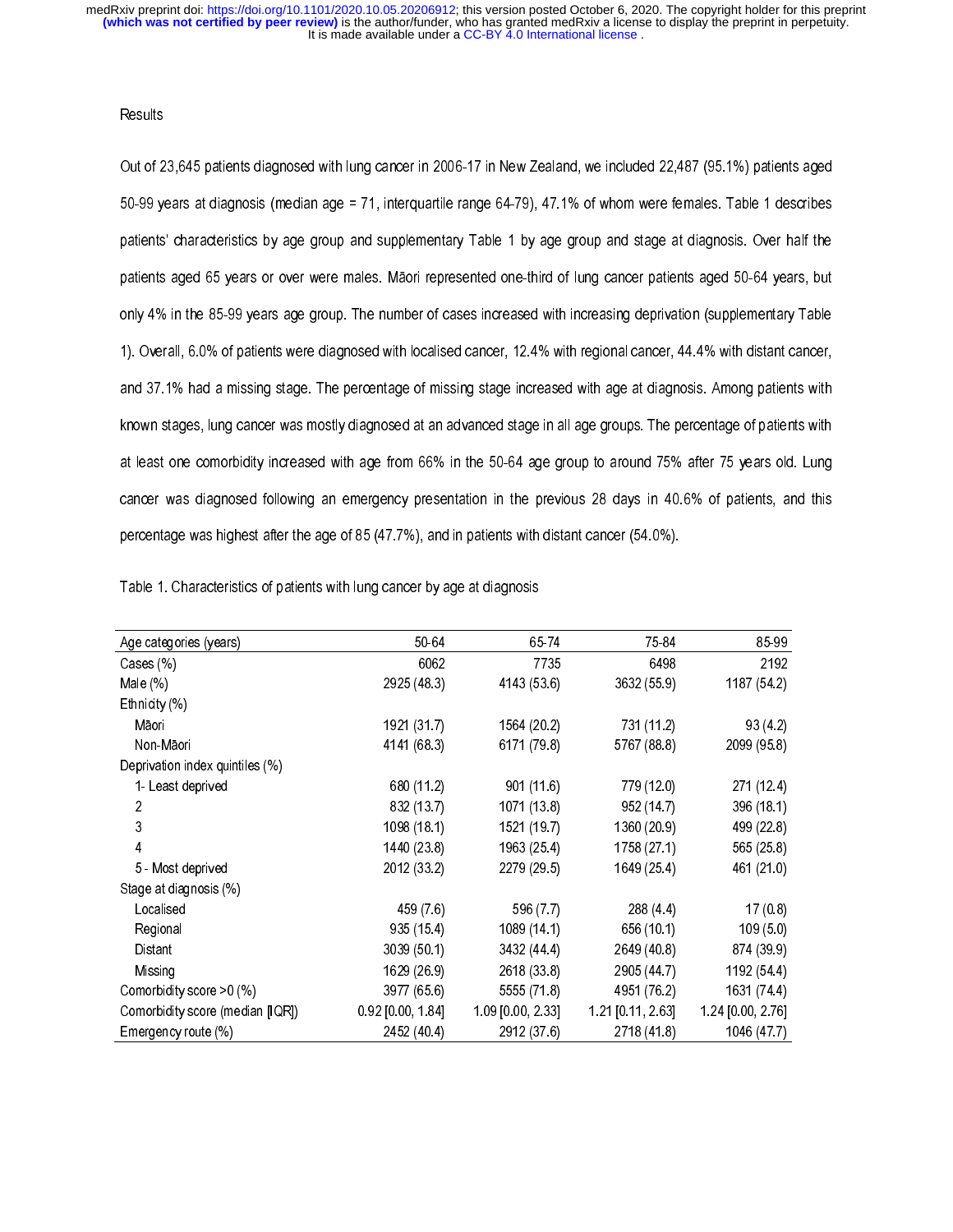Net survival decreased with more advanced disease (Figure 1): 93.2% (95% confidence interval: 91.7%-94.7%) and 87.8% (85.7%-89.9%) of patients with localised disease survived their cancer beyond 1 and 3 years respectively, 58.1% (56.5%-59.7%) and 33.1% (31.4%-34.8%) of patients with regional cancer, 14.6% (14.0%-15.2%) and 3.9% (3.6%-4.3%) of patients with distant cancer, and 40.4% (39.4%-41.4%) and 14.0% (13.3%-14.7%) of patients with missing stage. Regardless of stage at diagnosis, net survival decreased as age at diagnosis increased (Figure 1 and supplementary Table 2). The age difference in net survival was more marked for localised and regional stages cancers than in other stages, and the smallest difference was observed at three years in patients with distant cancer. We noted a clear decline in survival from the age of 70 for localised and regional disease, but a more gradual decline from the age of 50 for advanced disease.

Figure 1. Lung cancer net survival for patients aged 55, 65, 75 and 85 years old over the first three years since diagnosis (top panel), and one-and three-year lung cancer net survival by age at diagnosis (bottom panel) by stage at diagnosis

The age pattern of EMH in patients with lung cancer by stage at diagnosis is presented in Figure 2. The excess risk of death increased with more advanced disease for all ages. In patients with localised cancer, compared with patients aged 55 years old, those aged over 75 years old had higher excess mortality over the entire follow-up, while those aged 65 years had higher excess mortality from 3 months after diagnosis. In patients with regional cancer, the excess mortality in the oldest patients was obvious over the 2.5 first years since diagnosis and was highest in the first 12 months. For patients with distant cancer, the highest risk of death was observed during the first year since diagnosis for all ages. The excess risk in the oldest patients was visible over the entire follow-up, but highest in the first 9 months. In patients with missing stage, the excess risk of deaths was highest in the first three months regardless of age at diagnosis. The excess mortality in older patients persisted over the entire follow-up.

Figure 2. Excess mortality hazard for patients aged 55, 65, 75 and 85 years old (top panel), and excess mortality hazard ratio for patients aged 65, 75 and 85 years compared to patients aged 55 years old during the first three years since lung cancer diagnosis by stage at diagnosis (bottom panel)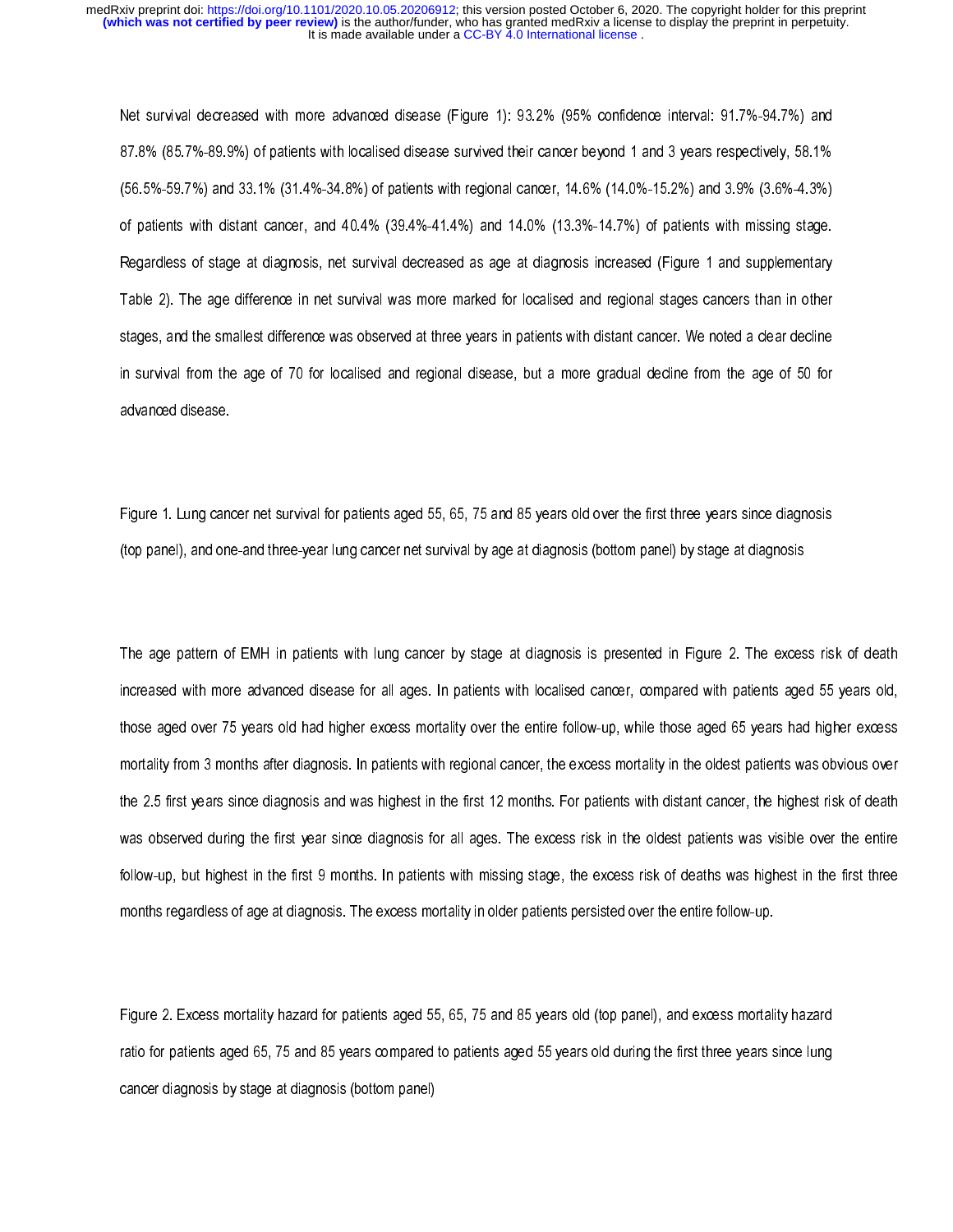Female patients younger than 75-80 years old had better net survival than males regardless of the stage at diagnosis (Figure 3). However, the sex difference disappeared around the age of 75 in patients with regional cancer, around 80-85 years in patients with distant cancer and the difference reversed from the age of 85 in patients with a missing stage. Māori patients had consistently poorer net survival than non-Māori patients. Deprivation level was not retained in the final model in patients with a missing stage (supplementary Table 3). For other stages, net survival decreased as the deprivation level increased, but the magnitude of the difference was less marked as cancer was more advanced. The role of comorbidity in net survival varied across stages. In localised cancer and missing stage, one-year net survival decreased as comorbidity level decreased. In patients with regional cancer, patients without comorbidity had slightly better one-year net survival than other patients regardless of age at diagnosis. In patients with distant cancer, the difference in net survival across comorbidity levels was small and curves crossed at 60 and 85 years showing a slighlty better one-year net survival in patients with comorbidity aged between these two ages. Patients who were diagnosed with lung cancer following an emergency presentation had consistently and significantly poorer net survival than other patients regardless of age at diagnosis and stage at diagnosis.

Figure 3. One-year net survival in patients with lung cancer aged 50-99 years by age at diagnosis, stage at diagnosis and patient-related and clinical factors

We finally tested the potential effect modification of patient-related and clinical factors on the age pattern of EMH (supplementary Table 3). No factors influenced the relationship of age on the EMH in patients with localised cancer. In patients with regional cancer, EMH ratio was higher in females at all ages, and over the entire follow-up time, but greater in the oldest women and the first three months since diagnosis (Figure 4). For distant cancer and missing stage, EMH ratio was higher in females than in males from around the age of 80, and the difference in EMH ratio between females and males was similar over time.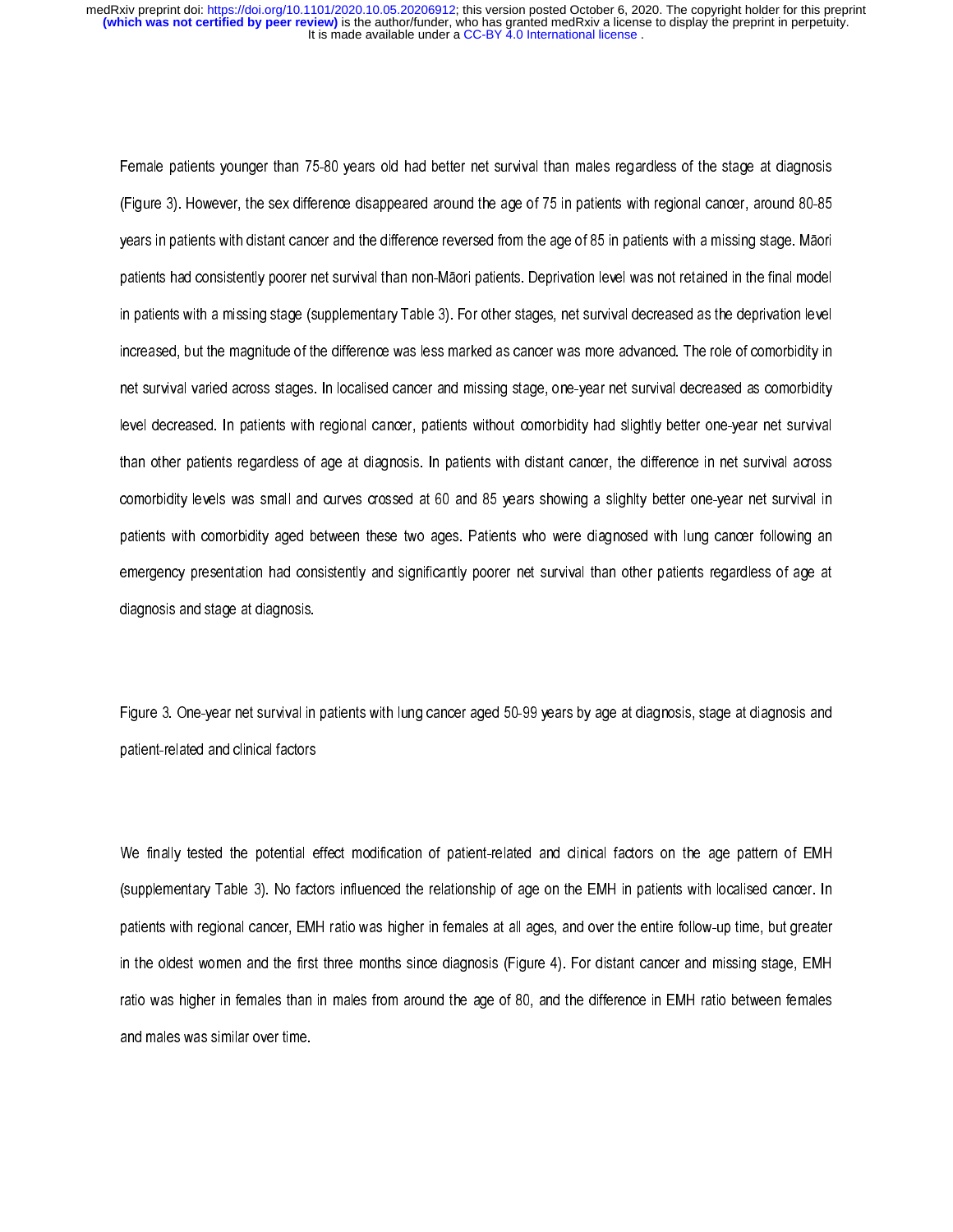Figure 4. Excess mortality hazard ratios at 3, 6 months,1 and 3 years by age at diagnosis based on sex in patients with (A) regional lung cancer, (B) distant lung cancer, (C) missing stage (reference: 55 years old)

Comorbidity level interacted significantly with age at diagnosis for patients with distant cancer (Supplementary Table 3). However, the pattern of EMH ratio did not differ much across comorbidity levels (Figure 5A). An emergency presentation modified the effect of age at diagnosis on EMH in patients with distant cancer (Figure 5B) and those with a missing stage (Figure 5C). For distant cancers, patients diagnosed after an emergency presentation aged 60-80 had higher EMH ratio than those who were not, but the difference between the two groups was small. A different pattern was observed for patients with a missing stage. Patients with an emergency presentation had similar EMH ratio than other patients up to the age of 75. Then, the EMH ratio increased in patients without emergency presentation only in the first year since diagnosis before being close to one three years after diagnosis.

Figure 5. Excess mortality hazard ratios at 3, 6 months, 1 and 3 years by age at diagnosis based on sex in patients with (A) regional lung cancer, (B) distant lung cancer, (C) missing stage (reference: 55 years old)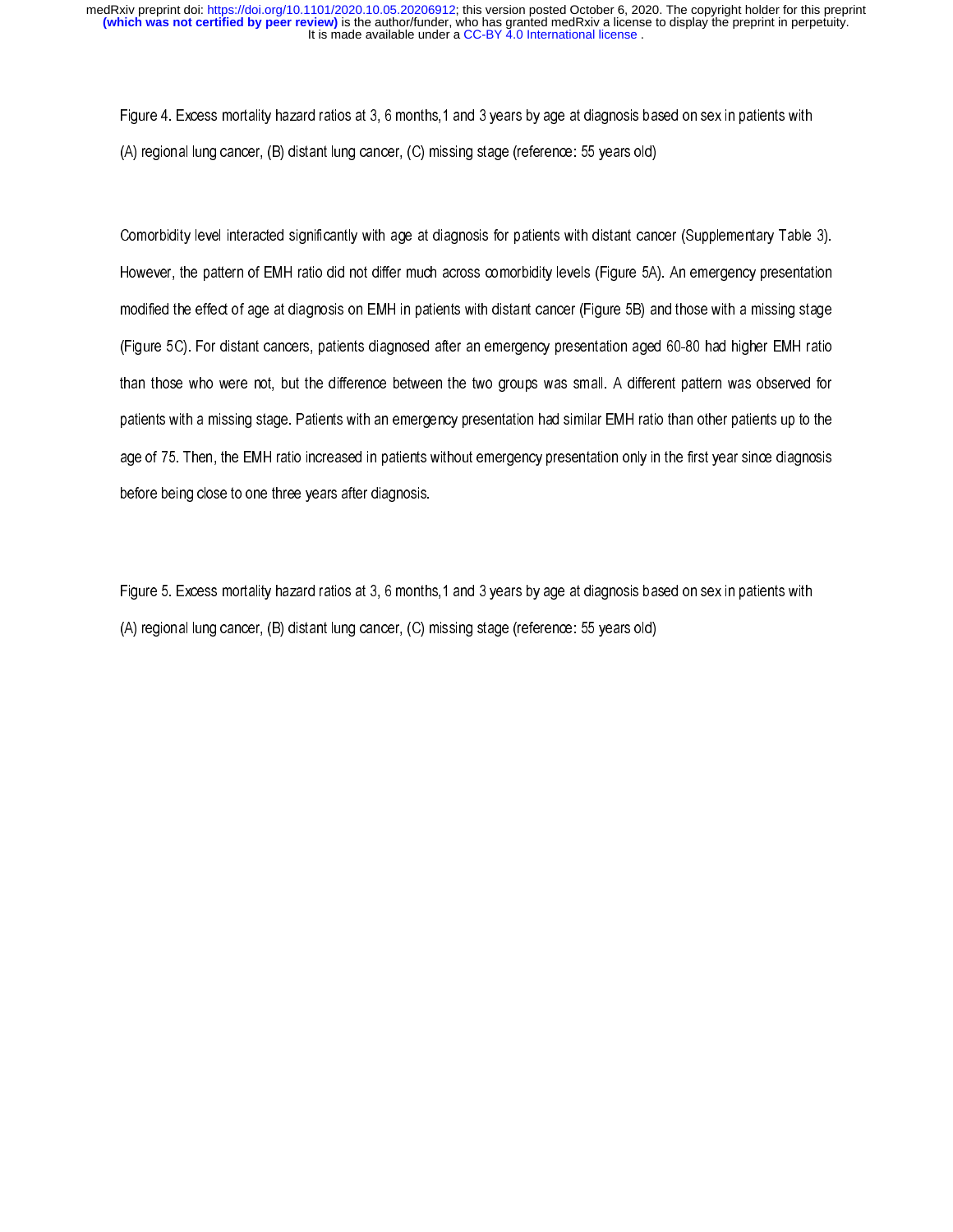## **Discussion**

We described, for the first time, the role of patient-related and clinical characteristics on age pattern in net survival and excess mortality hazard in patients with lung cancer aged 50 or over. Among patient factors, female patients had greater age disparities in net survival than males. Stage at diagnosis was the main clinical factor that impacted age disparities, especially in the first year after cancer diagnosis, with bigger age disparities in non-advanced cancer. Ethnicity, deprivation level, comorbidity and an emergency presentation all explained differences in net survival, but they were not drivers of age disparities in lung cancer survival in New Zealand.

The observation of greater age disparities in lung cancer survival in females than in males is congruent with previous literature. For instance, in the study by Dickman et al., females aged 45-59 years old had better one-year relative survival than males of the same age; however, females aged 75 years or older had lower one-year relative survival than males<sup>15</sup>. Even if some evidence suggests a positive effect of sex hormones on survival in females<sup>16</sup>, the implication of sex hormones is still not clear<sup>17</sup> and deserves further investigation.

Our study confirmed poorer survival in Māori patients with lung cancer and the negative role of deprivation level on lung cancer survival. However, ethnicity and deprivation level did not influence the age difference in lung cancer survival. Previous studies in the U.S and the UK suggested that race/ethnicity could have a role in age disparities, but results were inconsistent 18,19, probably because of differences between health-care systems. We are aware of a sole previous study on the role of socioeconomic status in age disparities in lung cancer survival, but results were not clear20.

Comorbidity is highly prevalent in patients with lung cancer, especially in older patients that are also more likely to have multiple comorbidities than younger patients3. While the interaction between comorbidity and age at diagnosis contributed significantly to the model, the actual effect of comorbidity had on age disparities was limited. A previous study presenting lung cancer survival data by age group and comorbidity level suggested greater age disparities in patients without comorbidities than those with severe comorbidities<sup>21</sup>. It is possible that some aspects of comorbidity were not captured by the C3 Index used to assess comorbidity level in our study. Indeed, the C3 index was created using hospitalisation data, excluding comorbidities that were not recorded during hospitalisation events, and those that did not require hospitalisation<sup>11</sup>. However, when compared to an index constructed using pharmaceutical data in cancer patients in New Zealand (not including lung cancer), the C3 Index performed similarly<sup>22</sup>. Comorbidity alone is not enough to assess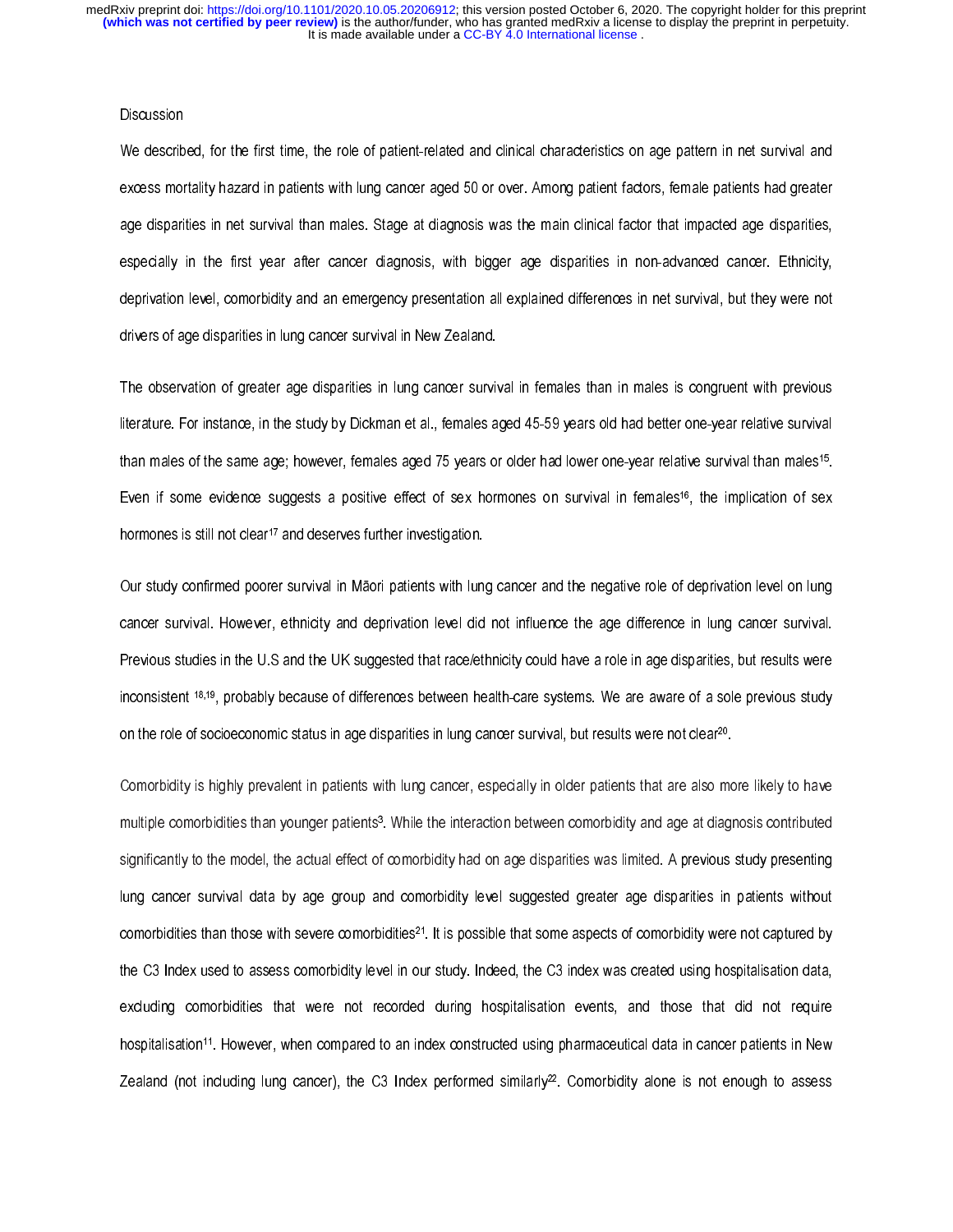vulnerabilities in older patients with cancer, and comprehensive geriatric assessments may be useful in capturing a more nuanced view of health, fitness and physiological aging23.

As expected and consistently with previous studies<sup>24</sup>, stage at diagnosis influenced age disparities in lung cancer survival. We observed the difference in survival between younger and older patients was highest in early stages of the disease, probably explained by age disparities in treatment receipt and outcomes. In later stage, the high lethality of the disease may explain the smaller difference in survival disparities observed between middle-aged and older patients. This observation with that about comorbidity above suggest that age disparities in lung cancer survival increased as cancer was amenable to treatment. The association between disparities in survival and amenability to treatment was previously described about racial disparities in cancer survival 25. Stage at diagnosis guides cancer treatment strategy. Surgery is recommended in fit older patients with early lung cancer<sup>26</sup>. For patients deemed unfit or unwilling to undergo surgery, radiotherapy is a valid option. Chemoradiation is recommended in more advanced cancers, even in older patients<sup>26</sup>. Yet, older patients are less likely to receive surgery, chemotherapy or radiation<sup>6,7,27</sup>. Some evidence suggested, however, that some of them, with appropriate stratification, may benefit from treatment<sup>28,29</sup>. Because of the under-representation of older patients in clinical trials5, clinicians lack evidence about the benefit-risk balance in older patients of potential treatment strategy and may be reluctant to offer curative treatment to their older patients. However, accumulating evidence show that comprehensive geriatric assessment (CGA) helps to identify patients who will benefit the most from treatment<sup>30,31</sup>. Emergency presentation, another indicator of cancer diagnosis timeliness, influenced age pattern in lung cancer survival in patients to a lesser extent. We are not aware of previous studies investigating the role of emergency presentation on age disparities in lung cancer survival. Early detection of lung cancer is likely to improve survival prospects for all patients including older ones, but this is unlikely to reduce age disparities in survival if no improvement in treatment is made for older patients.

Unfortunately, we were not able to investigate the role of treatment in this study. Because age disparities in cancer care is likely to be the main driver of age disparities in survival, it is more than urgent to improve the representation of older adults in clinical trials. Some ongoing clinical trials focus specifically on adults aged over 70 (e.g. https://clinicaltrials.gov/ct2/show/NCT03977194). Observational studies may be a good alternative to study the effect of treatment in age disparities. However, many are at high risk of bias, especially immortal time bias24. While waiting for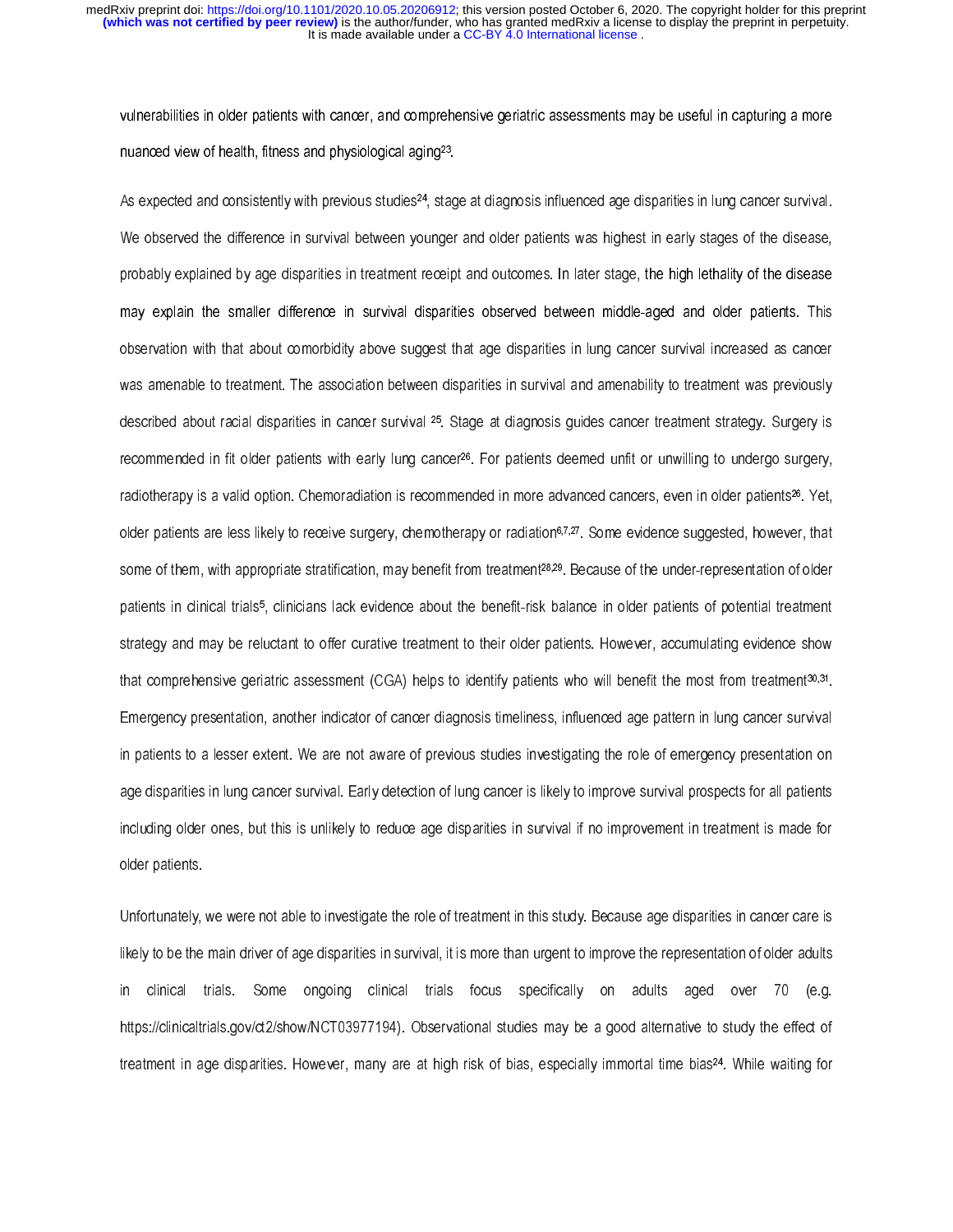clinical trials data, observational studies using appropriate methods to handle immortal time and selection biases are warranted to study the effect of treatment on age disparities in lung cancer survival<sup>32</sup>.

Our study has limitations. Net survival estimated in the relative survival setting relies on the accuracy of estimates of the expected mortality in general population. One assumption is that a patient with cancer would have had the same mortality risk as the general population if they had not developed a cancer. However, in the case of lung cancer, patients are more likely to smoke and have higher risk of mortality than the general population. Studies showed that lung cancer mortality hazard was overestimated, and consequently, lung cancer net survival was underestimated when not using smokingspecific life-tables<sup>33,34</sup>. In New Zealand, data on smoking status is collected every 7 years during population census. We did not update smoking specific life-tables for our study period because of lack of time and resources.

Another limitation comes from the fact that many lung cancers are clinically diagnosed, and the NZ PBCR receives most of its information from laboratories. This may impact especially older patients for whom clinicians may be less inclined to offer diagnostic work-up. However, the underreporting of lung cancer cases in the NZ PBCR has been estimated to be around 1-4%35,36.

International comparison of lung cancer survival has revealed great differences even within each stage at diagnosis<sup>1</sup>, especially in older patients, suggesting difference in lung cancer management across countries. Further studies in other countries are then warranted to confirm our findings or identify other factors influencing age patterns in lung cancer survival.

#### **Conclusion**

The present population-based study confirms the importance of stage at diagnosis in age disparities in lung cancer survival, that is probably explained by age difference in lung cancer management. Our findings reinforce the call for a better representation of older adults in clinical trials and a wider use of geriatric assessment to identify patients who will benefit treatment the most to allow clinicians to make informed decisions about the best treatment strategy in this rapidly growing population<sup>37,38</sup>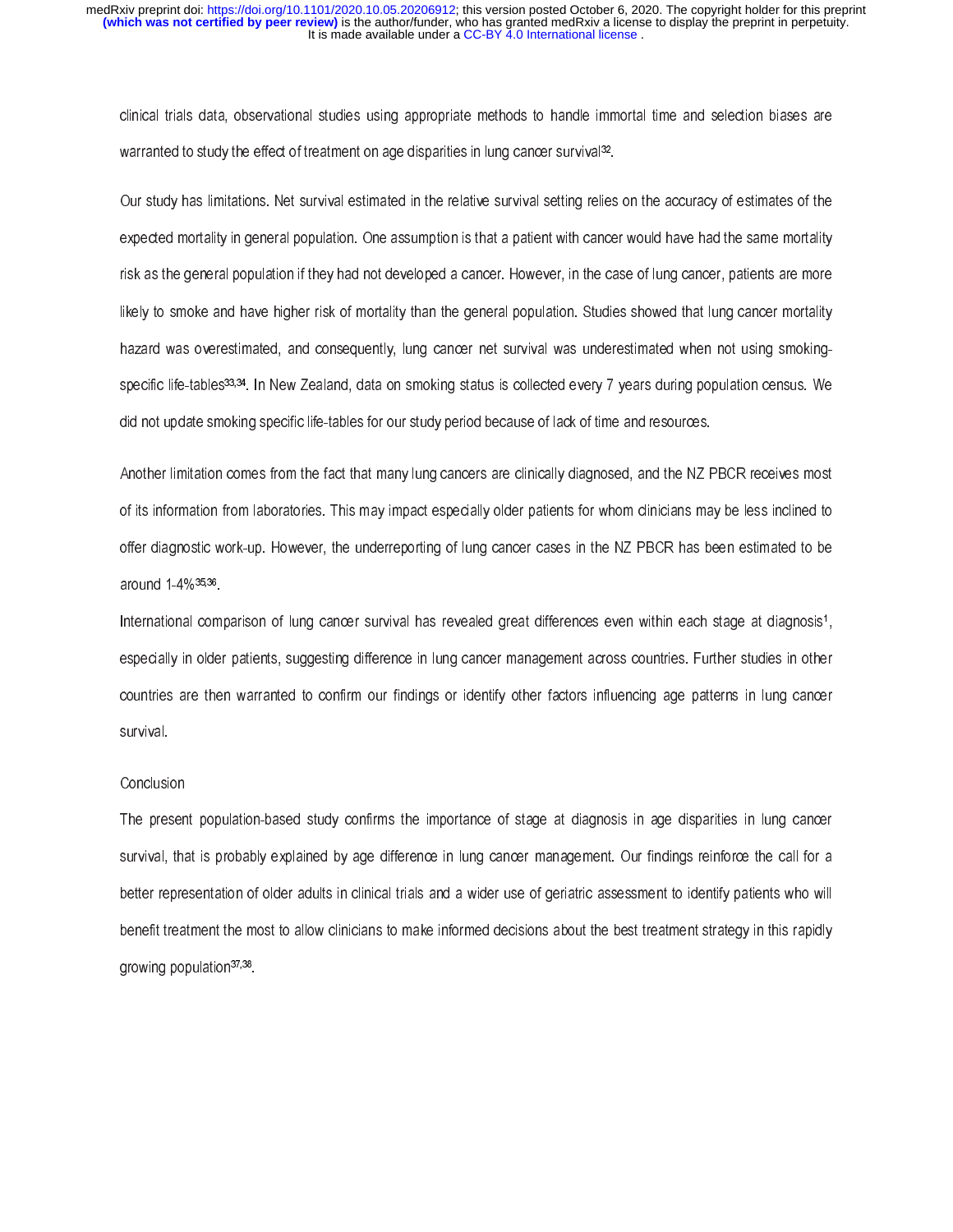## Acknowledgment

We thank New Zealand cancer registry staff for their help. We also thank Kendra Telfer for her immensurable help in understanding NZ datasets and Dr Nicholas West for answering our questions about cancer pathology.

## Financial disclosure

Sophie Pilleron has received funding from the European Union's Horizon 2020 research and innovation programme under

the Marie Skłodowska-Curie grant agreement No 842817.

## Data accessibility

The data that support the findings of this study are available from New Zealand Ministry of Health (Dataenquiries@health.govt.nz). Restrictions may apply to the availability of these data outside New Zealand. See https://www.health.govt.nz/nz-health-statistics/access-and-use/data-request-form.

# Declaration of competing interest

None

# **References**

1. Arnold M, Rutherford MJ, Bardot A, et al. Progress in cancer survival, mortality, and incidence in seven highincome countries 1995–2014 (ICBP SURVMARK-2): a population-based study. The Lancet Oncology. 2019;0(0). doi:10.1016/S1470-2045(19)30456-5

2. Colonna M, Bossard N, Remontet L, Grosclaude P, FRANCIM Network. Changes in the risk of death from cancer up to five years after diagnosis in elderly patients: a study of five common cancers. Int J Cancer. 2010;127(4):924-931. doi:10.1002/ijc.25101

3. Fowler H, Belot A, Ellis L, et al. Comorbidity prevalence among cancer patients: a population-based cohort study of four cancers. BMC Cancer. 2020;20(1):2. doi:10.1186/s12885-019-6472-9

4. Cope DG, Reb A, Schwartz R, Simon J. Older Adults With Lung Cancer: Assessment, Treatment Options, Survivorship Issues, and Palliative Care Strategies. Clin J Oncol Nurs. 2018;22(6):26-35. doi:10.1188/18.CJON.S2.26-35

5. Sacher AG, Le LW, Leighl NB, Coate LE. Elderly patients with advanced NSCLC in phase III clinical trials: are the elderly excluded from practice-changing trials in advanced NSCLC? J Thorac Oncol. 2013;8(3):366-368. doi:10.1097/JTO.0b013e31827e2145

6. Belot A, Fowler H, Njagi EN, et al. Association between age, deprivation and specific comorbid conditions and the receipt of major surgery in patients with non-small cell lung cancer in England: A population-based study. Thorax. 2019;74(1):51-59. doi:10.1136/thoraxjnl-2017-211395

7. Miller ED, Fisher JL, Haglund KE, et al. Identifying patterns of care for elderly patients with non-surgically treated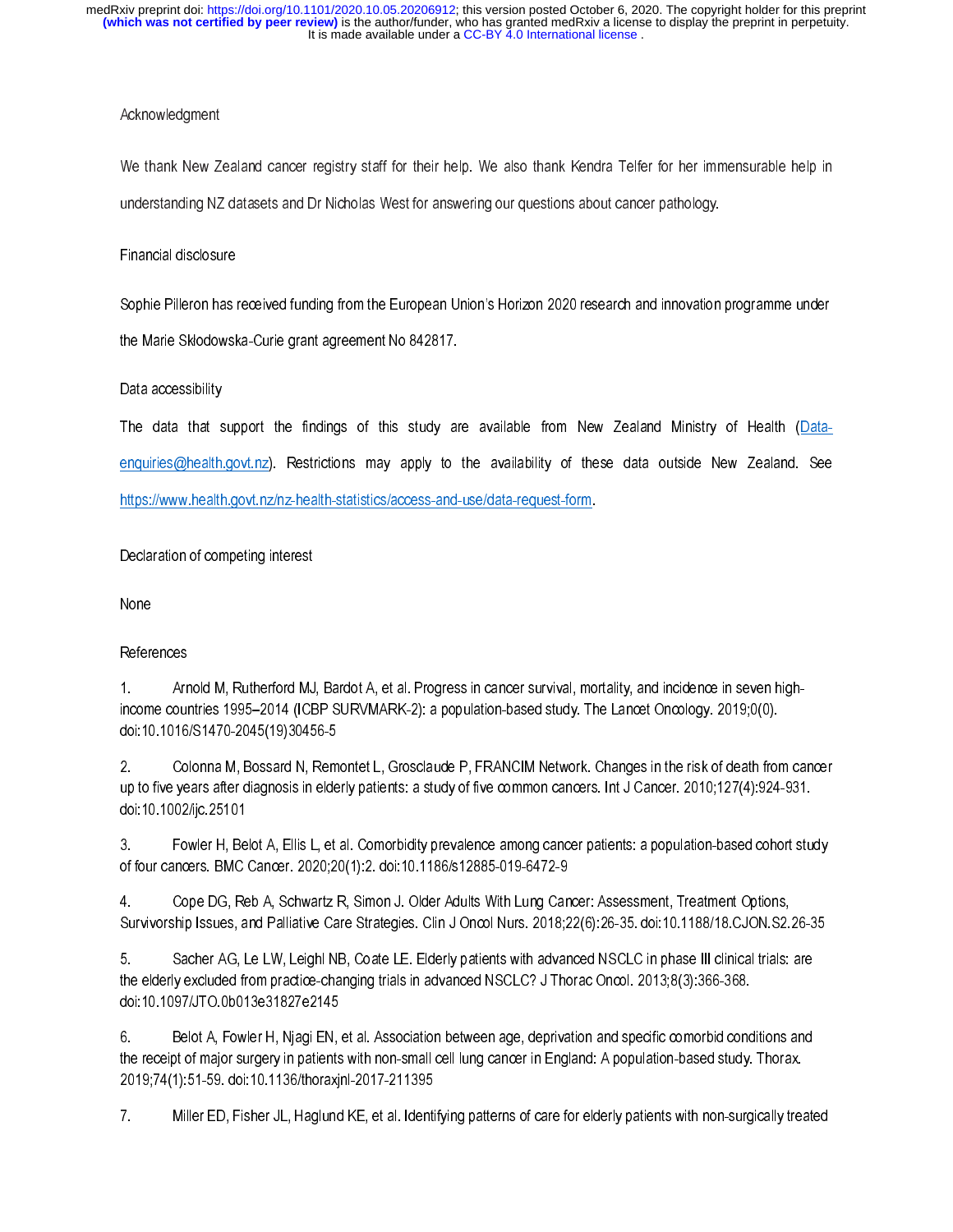stage III non-small cell lung cancer: an analysis of the national cancer database. Radiat Oncol. 2018;13(1):196. doi:10.1186/s13014-018-1142-7

8. Zhou Y, Abel GA, Hamilton W, et al. Diagnosis of cancer as an emergency: a critical review of current evidence. Nat Rev Clin Oncol. 2017;14(1):45-56. doi:10.1038/nrclinonc.2016.155

9. Ferlay J, Ervik M, Lam F, et al. Global Cancer Observatory. Accessed August 17, 2020. https://gco.iarc.fr/

10. SEER Training Modules, Staging a Cancer Case.U. S. National Institutes of Health, National Cancer Institute.

11. Sarfati D, Gurney J, Stanley J, et al. Cancer-specific administrative data-based comorbidity indices provided valid alternative to Charlson and National Cancer Institute Indices. J Clin Epidemiol. 2014;67(5):586-595. doi:10.1016/j.jclinepi.2013.11.012

12. Elliss-Brookes L, McPhail S, Ives A, et al. Routes to diagnosis for cancer – determining the patient journey using multiple routine data sets. British Journal of Cancer. 2012;107(8):1220-1226. doi:10.1038/bjc.2012.408

13. Salmond CE, Crampton P. Development of New Zealand's deprivation index (NZDep) and its uptake as a national policy tool. Can J Public Health. 2012;103(8 Suppl 2):S7-11.

14. Charvat H, Belot A. mexhaz: Mixed Effect Excess Hazard Models. R package version 1.5. https://CRAN.Rproject.org/package=mexhaz

15. Dickman PW, Hakulinen T, Luostarinen T, et al. Survival of cancer patients in Finland 1955-1994. Acta Oncol. 1999;38 Suppl 12:1-103. doi:10.1080/028418699432996

16. Katcoff H, Wenzlaff A, Schwartz A. Survival in women with NSCLC. J Thorac Oncol. 2014;9:355-361.

17. Townsend E, Miller V, Prakash Y. Sex differences and sex steroids in lung health and disease. Endocrine Reviews. 2012;33(1):1-47.

18. Wingo PA, Ries LAG, Parker SL, Heath CW. Long-term cancer patient survival in the United States. Cancer Epidemiology Biomarkers & Prevention. 1998;7(4):271-282.

19. Maringe C, Li R, Mangtani P, Coleman MP, Rachet B. Cancer survival differences between South Asians and non-South Asians of England in 1986-2004, accounting for age at diagnosis and deprivation. British Journal of Cancer. 2015;113(1):173-181. doi:10.1038/bjc.2015.182

20. Chang C-M, Su Y-C, Lai N-S, et al. The Combined Effect of Individual and Neighborhood Socioeconomic Status on Cancer Survival Rates. Plos One. 2012;7(8):e44325. doi:10.1371/journal.pone.0044325

21. Mariotto AB, Noone A-M, Howlader N, et al. Cancer survival: an overview of measures, uses, and interpretation. J Natl Cancer Inst Monographs. 2014;2014(49):145-186. doi:10.1093/jncimonographs/lgu024

22. Sarfati D, Gurney J, Stanley J, Lim BT, McSherry C. Development of a pharmacy-based comorbidity index for patients with cancer. Med Care. 2014;52(7):586-593. doi:10.1097/MLR.0000000000000149

23. Mohile SG, Dale W, Somerfield MR, et al. Practical Assessment and Management of Vulnerabilities in Older Patients Receiving Chemotherapy: ASCO Guideline for Geriatric Oncology. JCO. 2018;36(22):2326-2347. doi:10.1200/JCO.2018.78.8687

24. Pilleron S, Gower H, Janssen-Hejnen M, et al. Patterns of age disparities in colon and lung cancer survival: a systematic narrative literature review. medRxiv. Published online September 9, 2020:2020.09.08.20190231.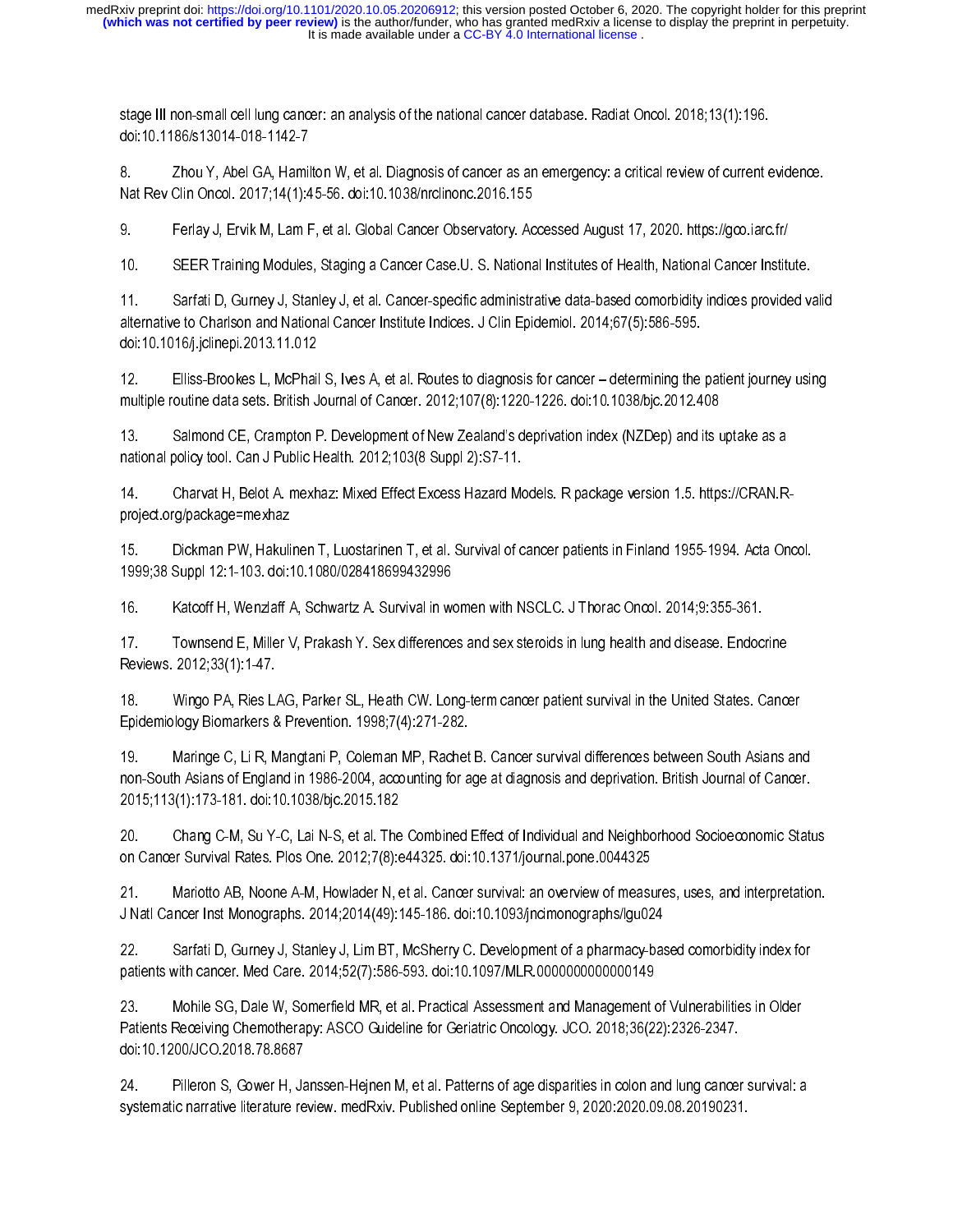## doi:10.1101/2020.09.08.20190231

25. Tehranifar P, Goyal A, Phelan JC, et al. Age at cancer diagnosis, amenability to medical interventions, and racial/ethnic disparities in cancer mortality. Cancer causes & control: CCC. 2016;27(4):553-560. doi:10.1007/s10552-016- 0729-2

26. Pallis AG, Gridelli C, Wedding U, et al. Management of elderly patients with NSCLC; updated expert's opinion paper: EORTC Elderly Task Force, Lung Cancer Group and International Society for Geriatric Oncology. Ann Oncol. 2014;25(7):1270-1283. doi:10.1093/annonc/mdu022

27. Walter J, Tufman A, Holle R, Schwarzkopf L. "Age matters"-German claims data indicate disparities in lung cancer care between elderly and young patients. PLoS ONE. 2019;14(6):e0217434. doi:10.1371/journal.pone.0217434

28. Miller ED, Fisher JL, Haglund KE, et al. The Addition of Chemotherapy to Radiation Therapy Improves Survival in Elderly Patients with Stage III Non-Small Cell Lung Cancer. J Thorac Oncol. 2018;13(3):426-435. doi:10.1016/j.jtho.2017.11.135

29. Imai H, Wasamoto S, Yamaguchi O, et al. Efficacy and safety of first-line pembrolizumab monotherapy in elderly patients (aged ≥□75 years) with non-small cell lung cancer. J Cancer Res Clin Oncol. 2020;146(2):457-466. doi:10.1007/s00432-019-03072-1

30. Locher C, Pourel N, Le Caer H, et al. Impact of a comprehensive geriatric assessment to manage elderly patients with locally advanced non-small-cell lung cancers: An open phase II study using concurrent cisplatin-oral vinorelbine and radiotherapy (GFPC 08-06). Lung Cancer. 2018;121:25-29. doi:10.1016/j.lungcan.2018.04.017

31. Corre R, Greillier L, Le Caër H, et al. Use of a Comprehensive Geriatric Assessment for the Management of Elderly Patients With Advanced Non-Small-Cell Lung Cancer: The Phase III Randomized ESOGIA-GFPC-GECP 08-02 Study. J Clin Oncol. 2016;34(13):1476-1483. doi:10.1200/JCO.2015.63.5839

32. Maringe C, Benitez Majano S, Exarchakou A, et al. Reflections on modern methods: trial emulation in the presence of immortal-time bias. Assessing the benefit of major surgery for elderly lung cancer patients using observational data. Int J Epidemiol. Published online May 9, 2020. doi:10.1093/ije/dyaa057

33. Rubio FJ, Rachet B, Giorgi R, Maringe C, Belot A. On models for the estimation of the excess mortality hazard in case of insufficiently stratified life tables. Biostatistics. Published online 2019. doi:10.1093/biostatistics/kxz017

34. Blakely T, Soeberg M, Carter K, Costilla R, Atkinson J, Sarfati D. Bias in relative survival methods when using incorrect life-tables: lung and bladder cancer by smoking status and ethnicity in New Zealand. Int J Cancer. 2012;131(6):E974-982. doi:10.1002/ijc.27531

35. James V, Fowler C. A response to: Characteristics of lung cancers and accuracy and completeness of registration in the New Zealand Cancer Registry. New Zealand Medical Journal. 2018;131(1479). Accessed September 8, 2020. https://www.nzma.org.nz/journal-articles/a-response-to-characteristics-of-lung-cancers-and-accuracy-andcompleteness-of-registration-in-the-new-zealand-cancer-registry

36. Lawrenson R, Lao C, Brown L, et al. Characteristics of lung cancers and accuracy and completeness of registration in the New Zealand Cancer Registry. N Z Med J. 2018;131(1479):13-23.

37. Pilleron S, Sarfati D, Janssen-Heijnen M, et al. Global cancer incidence in older adults, 2012 and 2035: A population-based study. Int J Cancer. 2019;144(1):49-58. doi:10.1002/ijc.31664

38. Pilleron S, Soto‐Perez‐de‐Celis E, Vignat J, et al. Estimated global cancer incidence in the oldest adults in 2018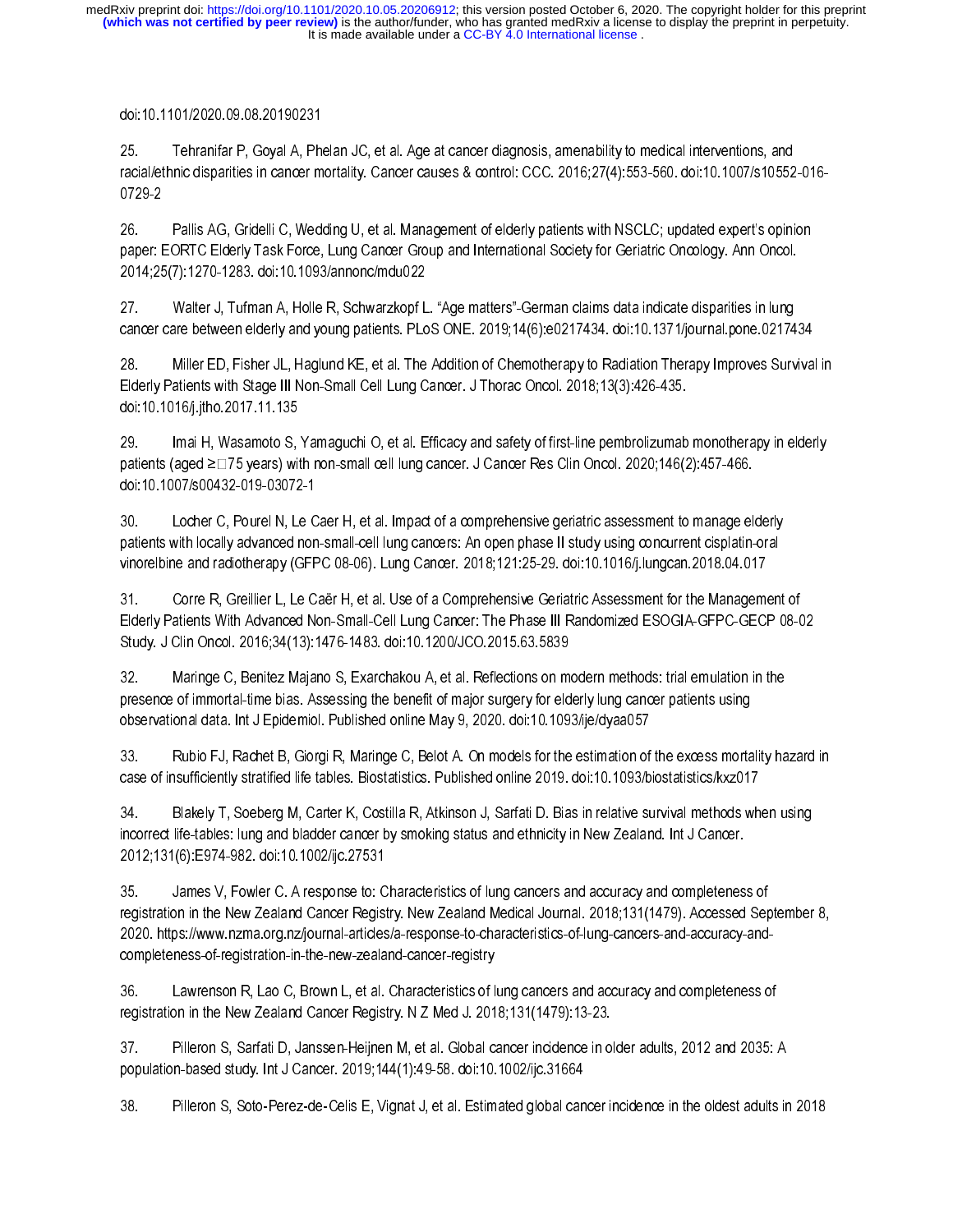and projections to 2050. International Journal of Cancer. n/a(n/a). doi:10.1002/ijc.33232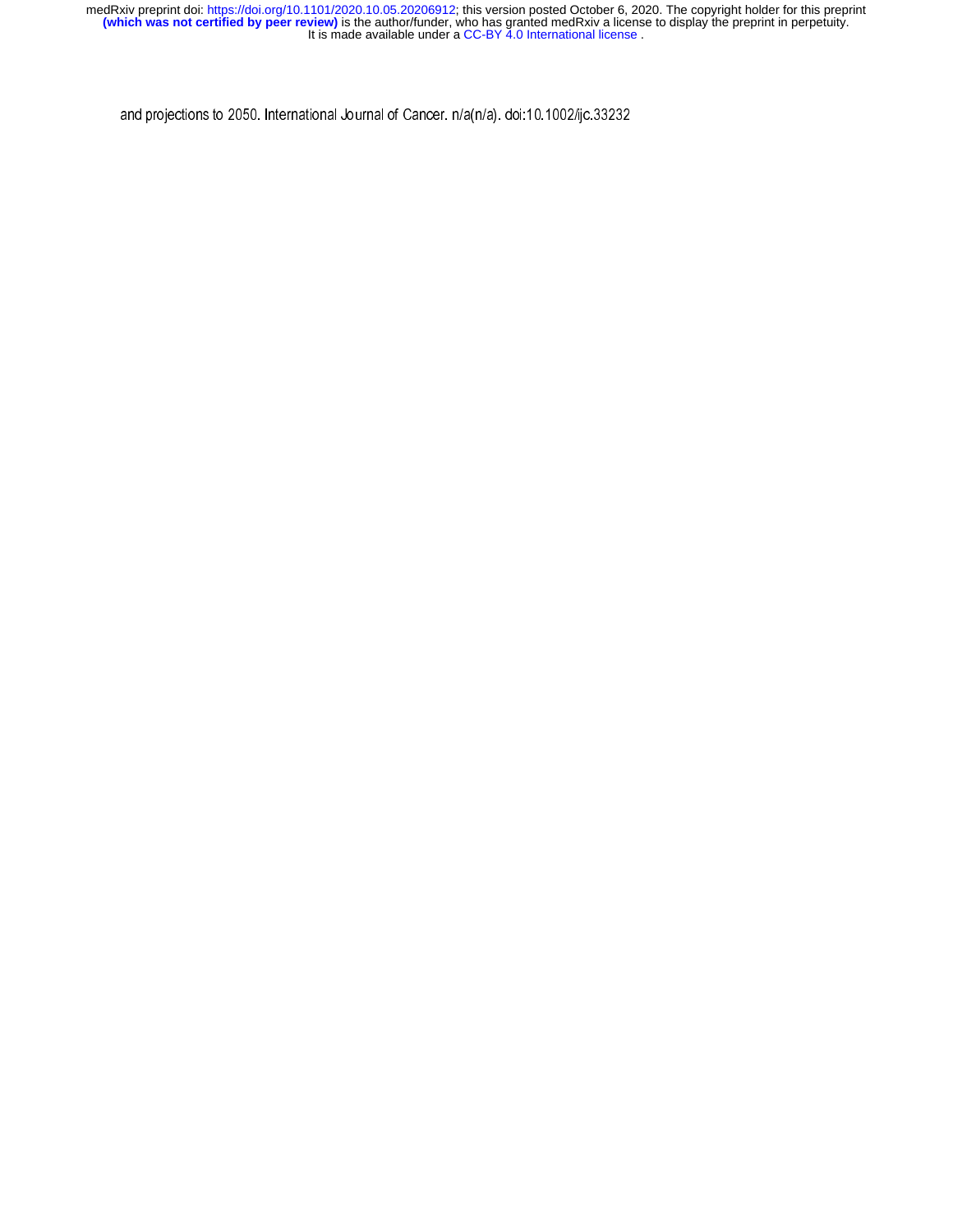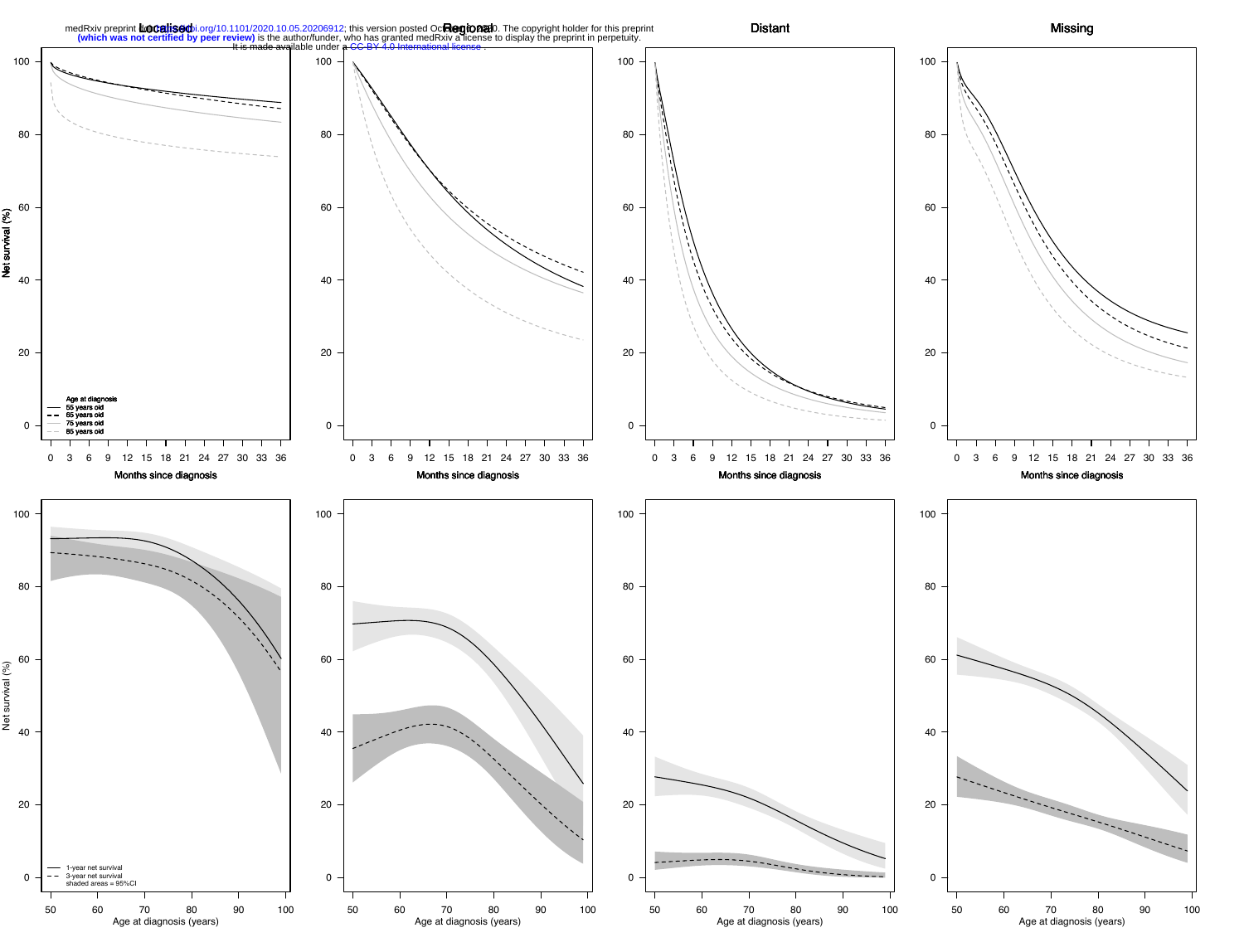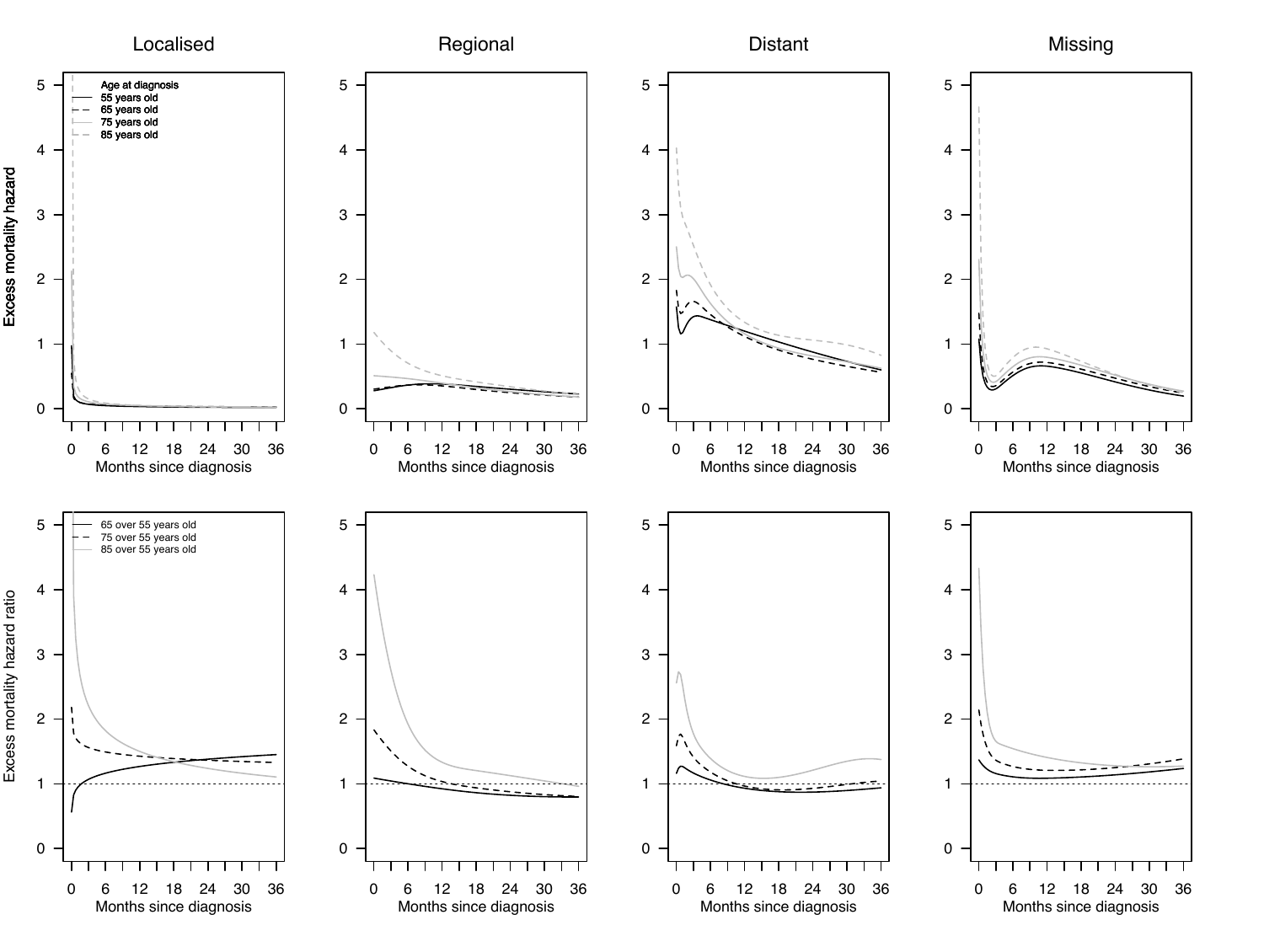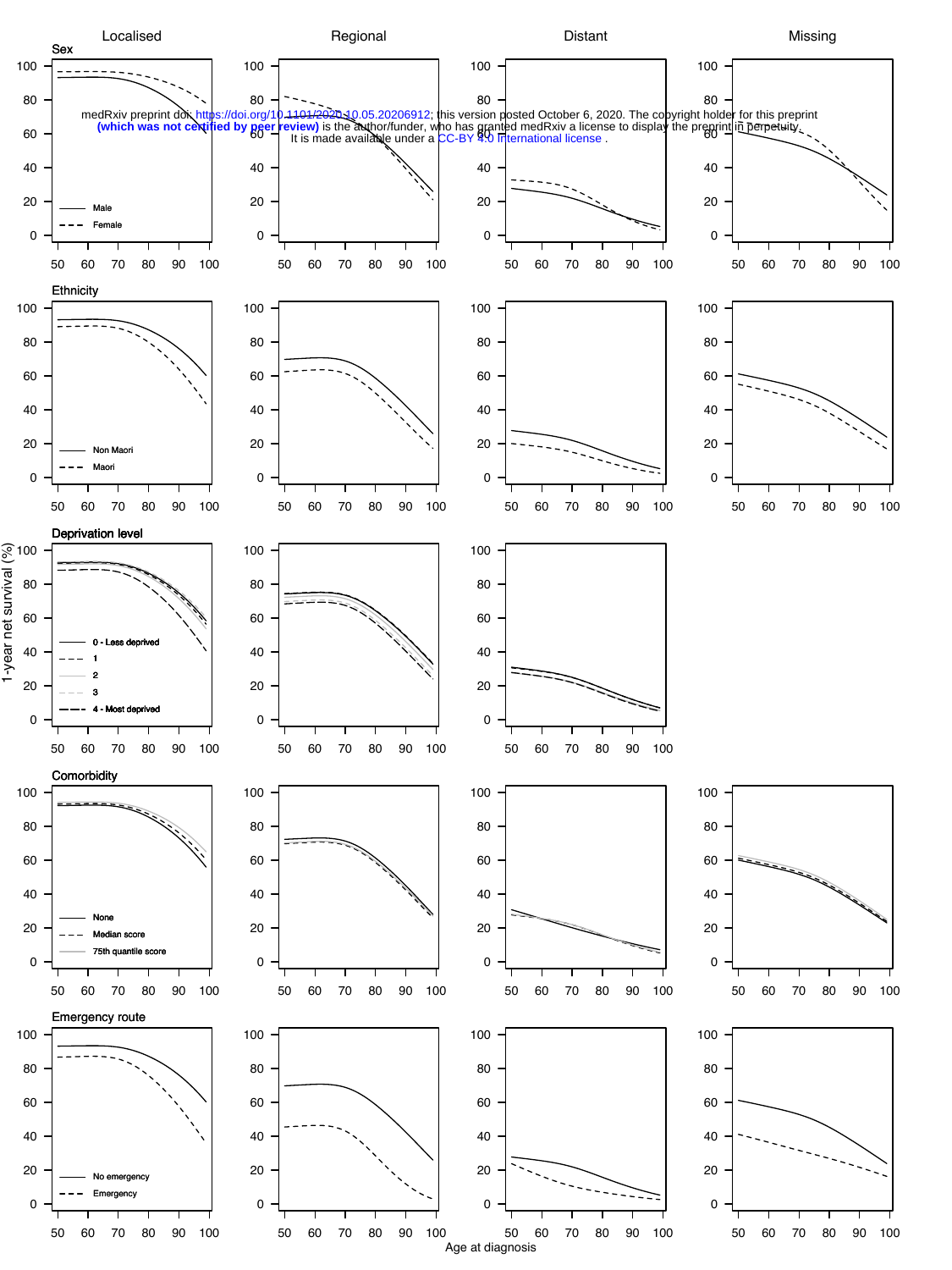